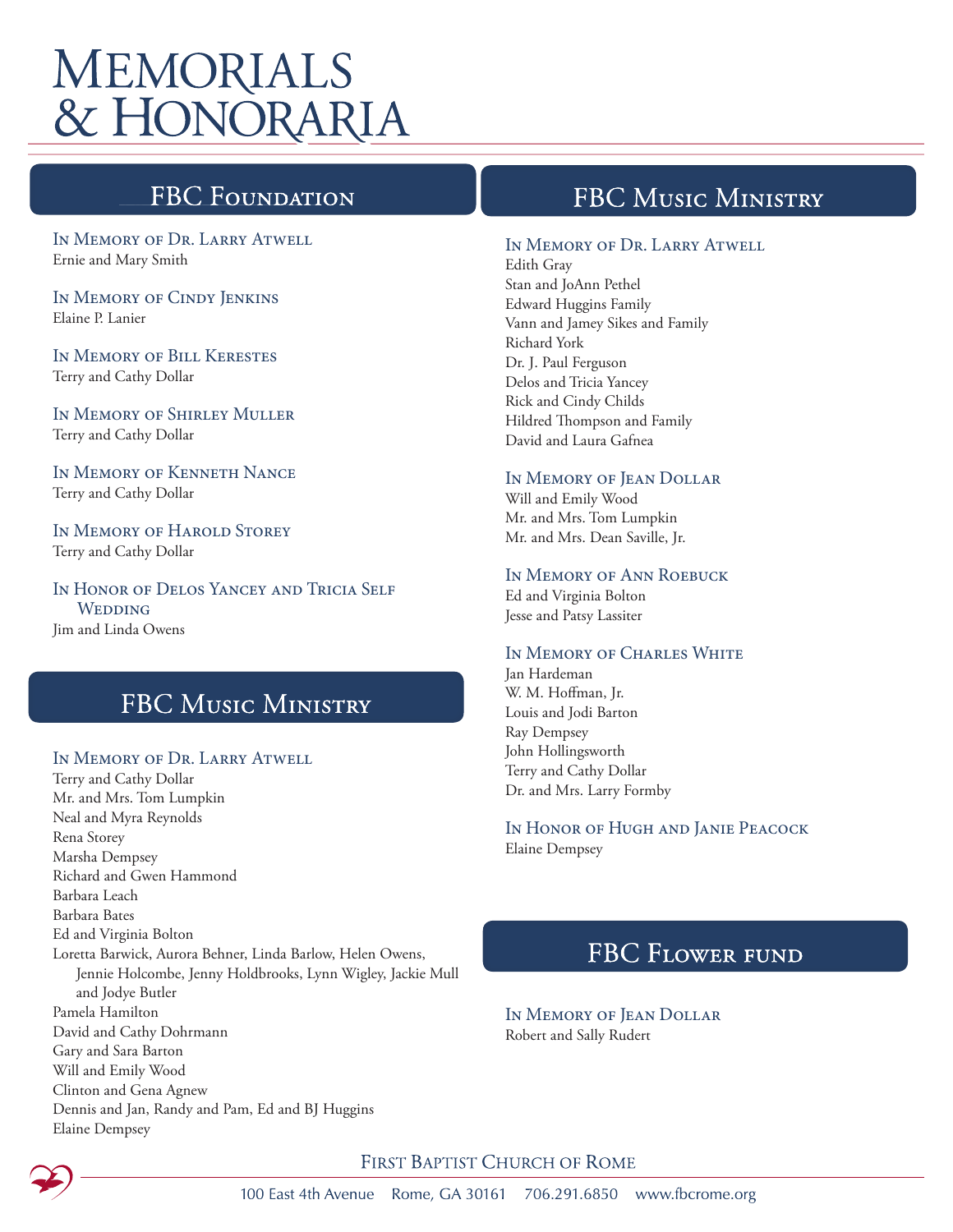# **MEMORIALS** & HONORARIA

# ROME/FLOYD COMMUNITY KITCHEN

# FBC CHILDREN'S MINISTRY

#### In Memory of Jimmy Lawson

Sue Gresham Marsha Dempsey Carol Trotter Donald and Nancy Baker Mary Louise Payne Dr. and Mrs. Robert Keown Ken and Janelle Pool

#### In Memory of Bill Thompson YAGO Sunday Morning Bible Study Class

In Memory of Bill Thompson and In Honor of Margaret Thompson Marion Roy and Nancy Echols

# RUTH & NAOMI WOMEN'S SHELTER

In Memory of Jimmy Lawson Marvin Howlett and Annette Axley

# **CBF WORLD HUNGER RELIEF**

In Memory of Harold Storey J. Kay Gardner

In Memory of Robert Williams Dr. and Mrs. Leroy Alford

# **CBF GLOBAL MISSIONS**

In Memory of Susan Bradshaw Dr. and Mrs. Leroy Alford

# WILLIAM S. DAVIES HOMELESS SHELTER

#### In Memory of Andrew Smith David Smith

#### In Memory of Jimmy Lawson

Arthur and Barbara Crowe Mr. and Mrs. W. K. Isbell Ray Dempsey Charlene Turner Jimmie Langley Elaine Dempsey Elaine P. Lanier

In Memory of Jimmy Lawson and In Honor of Jane Lawson Otis and Barbara Raybon

In Memory of Jimmy Lawson and In Honor of Jane and Morgan Lawson Roy and Nancy Echols

## **BROADCAST MINISTRY**

In Memory of Dr. Larry Atwell Gary and Sara Barton David and Laura Gafnea

# **TELEVISION MINISTRY**

In Memory of Dr. Larry Atwell Bill and Jana Weidemann Jimmy and Laurie Douglas